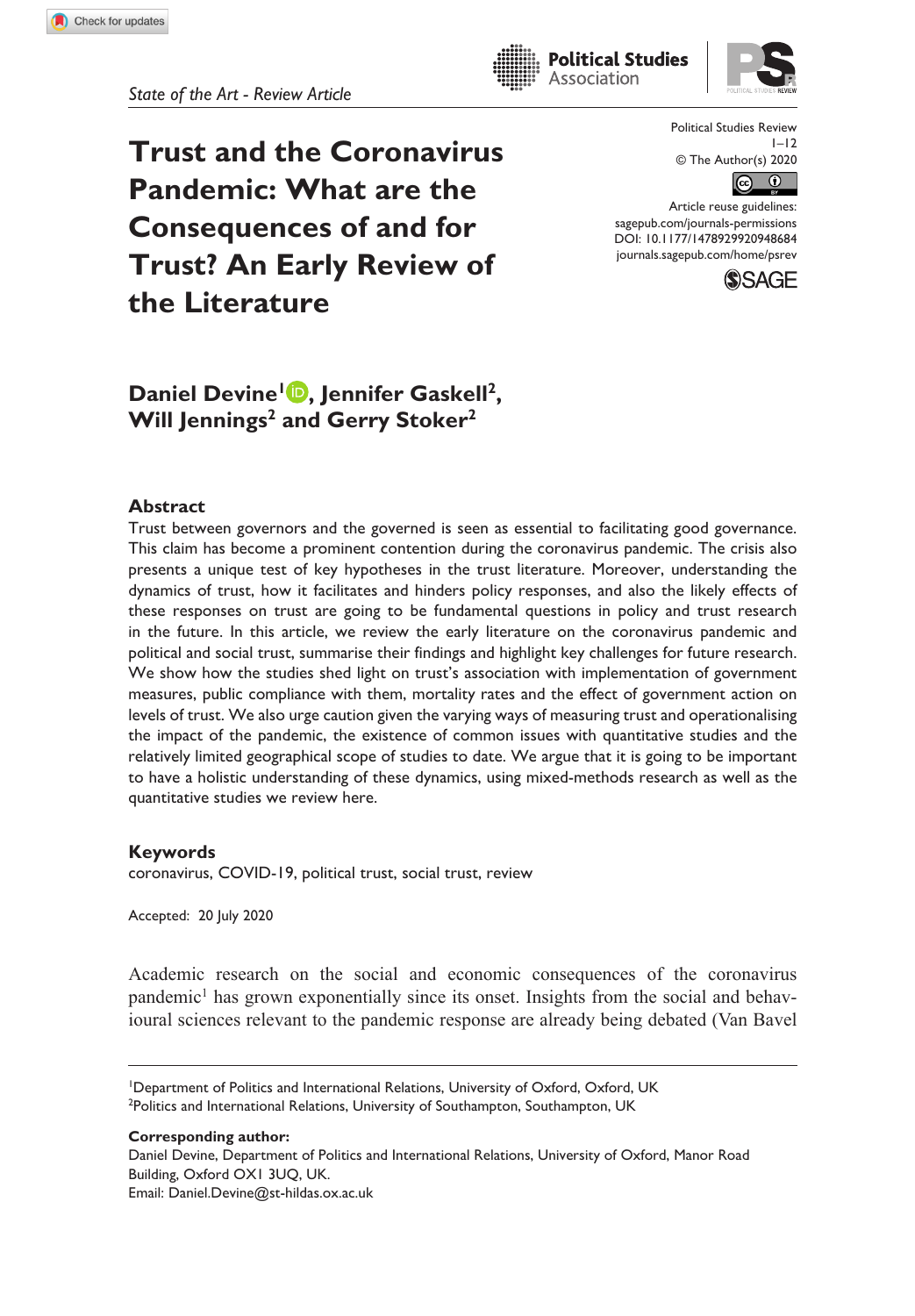et al., 2020). Previous shocks – such as the 9/11 terror attack in the United States and recessions such as the Eurozone crisis – have provided considerable insight for trust research. For political scientists, the spread of the pandemic presents a unique shock that is arguably more exogenous than most of the variables of interest that we usually deploy to study attitudinal and behavioural change and more exogenous than previous shocks like recessions or economic interventions. While this presents opportunities in terms of research design, early findings in relation to the pandemic need to be scrutinised carefully for two reasons. First, because of the understandable concern of many researchers to publicly share results, the review processes that papers have been through may be varied (Palayew et al., 2020). Second, much of the data we are dealing with – such as relating to COVID-19 case rates, mortality, compliance and social behaviours – are either incomplete or subject to considerable uncertainty. Many of the conclusions drawn from the recent analyses of the crisis must therefore be either caveated or treated with caution.

These concerns apply with even greater force when exploring the topic of this article: the connection between social and political trust on one hand and governmental and citizen responses to the pandemic on the other hand. Trust between governors and the governed could be seen as essential to facilitating good governance of the pandemic, but the idea that citizens should be vigilant and therefore not *too trusting* of political elites also underpins the democratic accountability needed to motivate good governance. To explore this mercurial quality of trust, we need to be clearer about why and how trust matters, and the answer may not be clear-cut given that 'political trust, almost by definition, remains an elusive concept' (Hooghe et al., 2017: 214). The reasons for caution start to multiply when combined with the interminable debate about how to measure political and social trust and whether the concept is uni- or multi-dimensional. Citizens logically might use different criteria to evaluate how to trust different institutions (Fisher et al., 2010). They might think about it pragmatically or strategically in terms of the perceived delivery record of the institution, or about the moral capacity of its leaders to do the right thing, or about the checks and balances in place to make sure that those leaders behave appropriately. However, other researchers (see Hooghe et al., 2017; Marien, 2011) suggest that despite this complexity, for most citizens trust judgements are effectively one-dimensional as the different types of judgement they make combine into one generalised assessment.

There is widespread disagreement, then, concerning how to measure political or social trust, how citizens come to trust judgements and what the consequences are of trust being present or absent for governing. Yet, engaging with these questions is imperative in the face of a life-threatening – and certainly life-changing – pandemic. Understandably, there has been interest both in the consequences of the pandemic and government measures for levels of trust as well as the role trust plays in societal responses to it. This is important since high levels of trust are seen to be a necessary condition for the implementation of restrictive policies and for public compliance with them (Van Bavel et al., 2020). As such, we have a test of key hypotheses in the trust literature as well as knowledge that can be leveraged to improve compliance and slow down rates of transmission of the coronavirus.

In this article, we review recent studies on the relationship between the coronavirus pandemic, government responses, and political and social trust. It seems inevitable that research in this area will proliferate for some time – first as the outbreak plays out and then as its after-effects start to become clear. It will undoubtedly be used in future analyses of the effect of widespread crisis, or if only as a variable to 'control' for. Our intention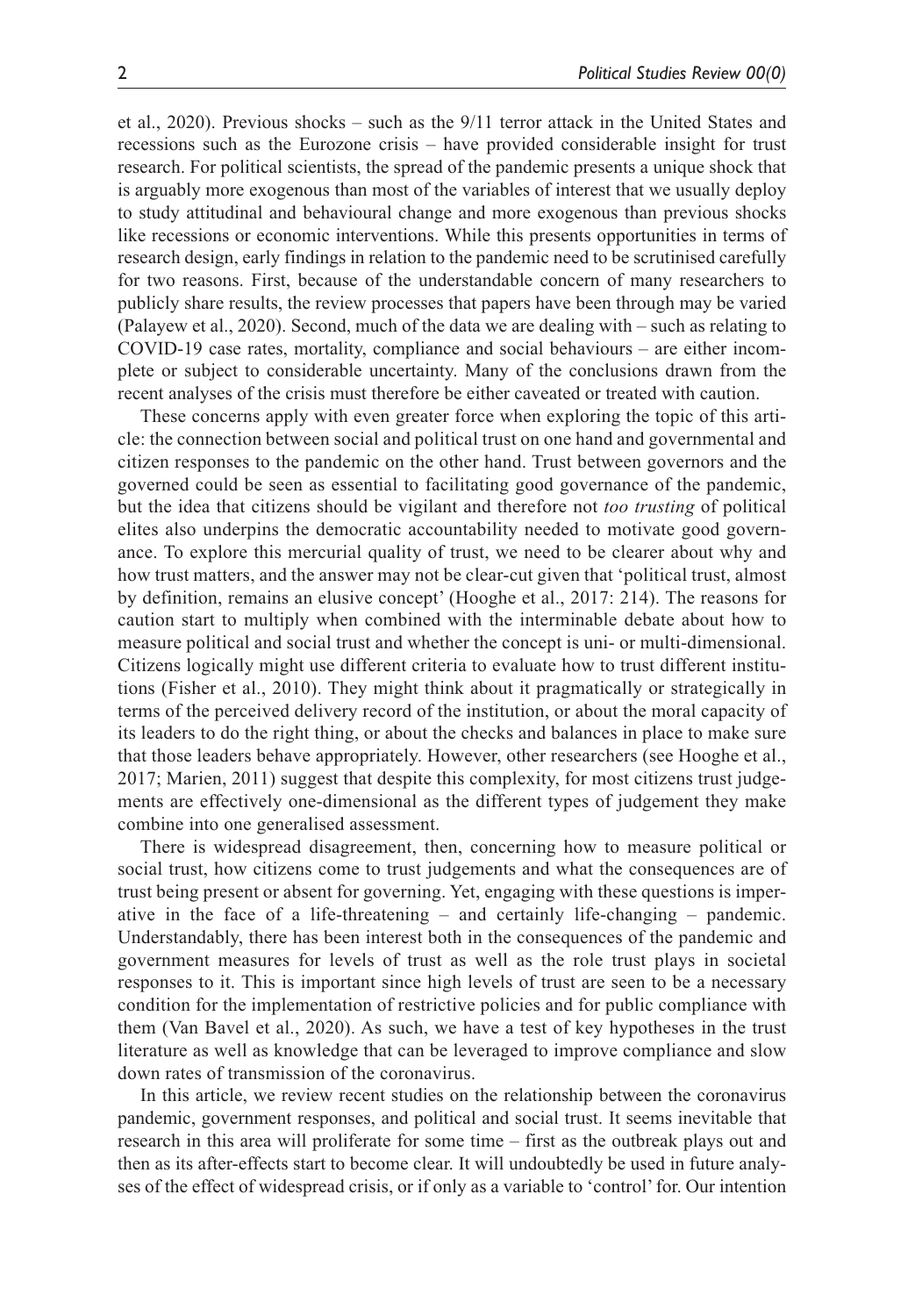is to collate early results of these studies, summarise their findings and highlight key challenges for future research. Our hope is that this review identifies important theoretical and empirical avenues for future investigation. Overall, we show how the studies conducted to date shed light on trust's association with implementation of government measures, public compliance with them, mortality rates and the effect of government action on levels of trust. Nonetheless, we urge caution, given the varying ways of measuring trust and operationalising the pandemic, the existence of common issues with quantitative studies and the relatively limited geographical scope of studies to date. We also highlight the potential for dynamics of social and political trust to change as the crisis unfolds, and citizens reassess the threat to public health and the efficacy of governmental responses to it. We note that it is going to be important to have a holistic understanding of these dynamics, using mixed-methods research as well as the quantitative studies we review here.

First, we briefly discuss the wider literature on trust and its relevance to the coronavirus crisis. We then review recent studies that directly pertain to the pandemic, what these tell us about trust and considerations for future research. We conclude by summarising the article, highlighting again the importance of trust in the context of the crisis, and the need for direct engagement with policy- and decision-making over the coming months and years.

## **Trust and the Coronavirus Crisis**

There are two broad concerns that might drive research on trust and coronavirus. The first is what the presence or absence of trust does for governmental policy responses. The second is the impact of the pandemic on trust. Reflecting on the first question, the existing theory and interpretation of the literature would suggest that greater levels of public trust make the enactment and implementation of restrictive containment policies in democratic systems easier. Hetherington (2005) argues that lower levels of trust undermine the capacity of government to pursue redistributive policies and Marien and Hooghe (2011) that trust increases law compliance. Specifically related to the current crisis, other researchers (Van Bavel et al., 2020) point to the idea that greater trust in government leads to more compliance with health policies – such as measures relating to quarantining, testing and restrictions on mass gatherings. Indeed, these insights are consistent with the experience of past epidemics, such as the Ebola outbreak in West Africa in 2014–2016 (Blair et al., 2017; Morse et al., 2016), or the severe acute respiratory syndrome (SARS), avian influenza and H1N1 pandemics (Siegrist and Zingg, 2014).

Is the evidence for the coronavirus pandemic consistent with this so far? Do countries with higher levels of trust adopt more restrictive policies? The response of Sweden, which has been to encourage citizens to use their judgement and behave responsibly in a way that will contain transmission of the virus, would suggest that other factors might be important given that it is an archetypal high-trust society. Are levels of compliance higher in more trusting societies? Are these patterns replicated at the individual level? Might trust in government handling of the crisis depend on personal experience of the virus? Or might perceptions of the risks of COVID-19 be informed by trust in government or scientists? Levi and Stoker (2000: 481) argue that the available research tells us 'whether citizens express trust or distrust is primarily a reflection of their political lives, not their personalities nor even their social characteristics'. Coronavirus is a big disrupter in people's lives, but some individuals may experience impacts of the virus more directly than others – such as in terms of health or their economic circumstances. Finally, trust has a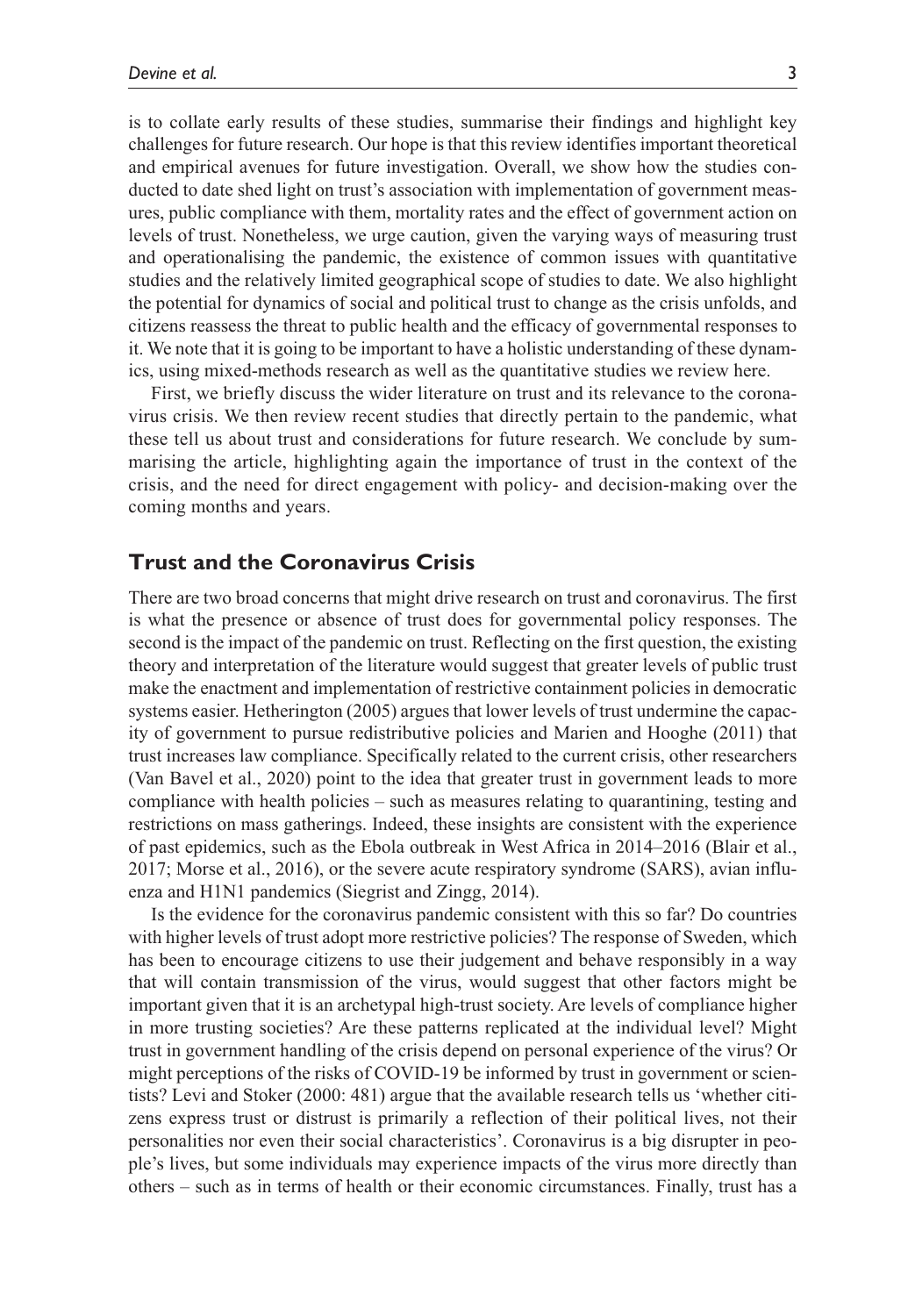double-edged quality, whereby *some* trust might promote good governance but *too much* trust may lead citizens to (naively) believe that government is effectively managing the pandemic when it is not. Might excessive trust lead to costs falling on citizens, for example through greater mortality rates from the virus? The coronavirus pandemic offers a key test of fundamental hypotheses in the trust literature.

There is also evidence, relevant to our second question, that the pandemic has influenced trust. In many countries, trust in political authorities increased following outbreaks (Jennings, 2020), consistent with multiple explanations: the 'rally-round-the-flag' dynamic (Mueller, 1970); that trust is driven by policy saliency as well as performance (Hetherington and Husser, 2012; Hetherington and Rudolph, 2008); and that trust may be implicit, greater than explicit trust as captured in surveys (Intawan and Nicholson, 2018). Given trust is known to have consequences for vote choice, policy preferences (such as on redistribution and immigration) and other political behaviour (e.g. Hooghe and Dassonneville, 2018; Jacobs and Matthews, 2012; Macdonald, 2020), it is important to understand how the pandemic has impacted trust. Are increases in trust permanent, or how quickly do they dissipate? What insights does this offer about the determinants of trust? While previous shocks are also able to shed light on these questions, the coronavirus pandemic is a uniquely exogenous and shared cross-national experience, albeit to different degrees. In the following section, we review a number of studies on trust and the pandemic, seeking to shed light on some of these questions.

## **Studies of Trust and Coronavirus: A Review**

We would not claim to have gathered all studies relating to trust and the current pandemic, not least as a huge amount of potentially relevant research has been produced in a short period of time across many fields in the natural and social sciences. Our particular focus in this review is on insights from political science and any studies directly testing claims concerning political trust. This is a fast-developing area, responding to fast-moving events and publication times are considerably longer in the social sciences compared to the natural sciences. We believe that an early review of studies to date is crucial to starting to develop a picture of the consequences of the pandemic and to guiding future research in trust and trust in periods of crisis.

We have identified 12 papers, 3 of which have already been published. We classify these into five areas. The first four areas pertain to the question of how trust impacts governing in a pandemic (in other words, trust as the explanatory variable), while the final one relates to effects of the pandemic on trust.

- 1. *Implementation*: Is trust associated with different types and timings of implementation of policies?
- 2. *Compliance*: Is trust associated with greater compliance by citizens with containment measures?
- 3. *Mortality*: Is trust associated with greater mortality?
- 4. *Risk perception*: Is trust associated with the amount of risk people perceive?
- 5. *Consequences for trust*: Has the pandemic lead to changes in (different types of) trust?

We summarise the findings of our review in Table 1 below. Full bibliographical information on the papers is reported in the bibliography. The papers mainly have an empirical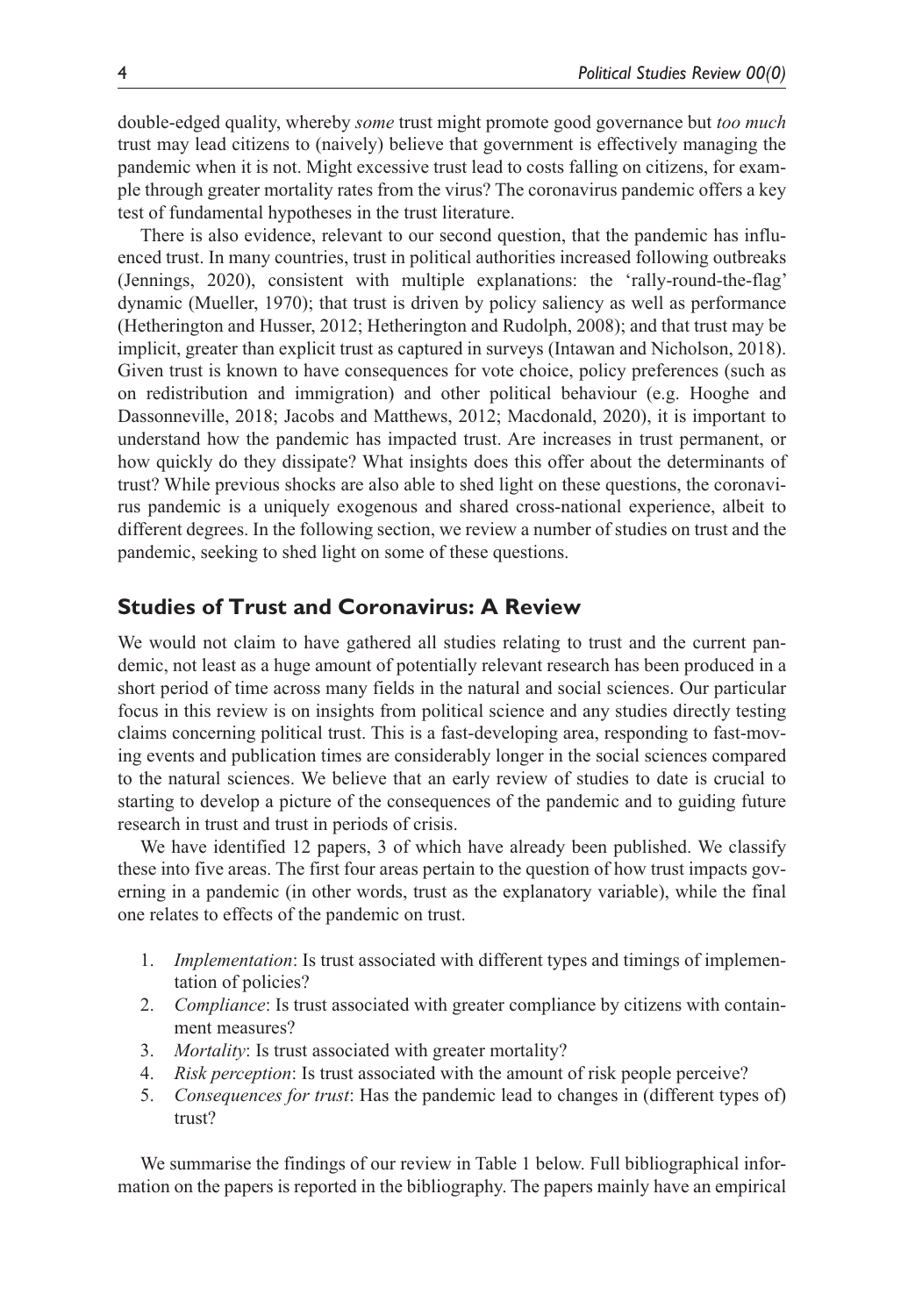| Area                        | Findings                                                                                                                                                                                                                                                                                                                                                                                                                                                                    | Countries                                                                                                            | Authors <sup>a</sup>                                                                                                                                                                                                                |
|-----------------------------|-----------------------------------------------------------------------------------------------------------------------------------------------------------------------------------------------------------------------------------------------------------------------------------------------------------------------------------------------------------------------------------------------------------------------------------------------------------------------------|----------------------------------------------------------------------------------------------------------------------|-------------------------------------------------------------------------------------------------------------------------------------------------------------------------------------------------------------------------------------|
| Implementation              | and political trust is associated<br>with later adoption of restrictive policies<br>Higher societal                                                                                                                                                                                                                                                                                                                                                                         | European Union countries                                                                                             | Toshkov, Yesilkagit and Carroll                                                                                                                                                                                                     |
| Compliance                  | One study finds social trust is negatively related to<br>but this may be conditional on trust in those who<br>deliver the orders rather than trust in general.<br>Compliance is greater in those with higher trust,<br>compliance in the United States.                                                                                                                                                                                                                     | The United States; Denmark                                                                                           | Goldstein and Wiedemann;<br>Olsen and Hjorth;<br>Han et al.                                                                                                                                                                         |
| Risk perception             | Risk perception is negatively associated with trust<br>in government. Conversely, risk perception is<br>higher when individuals have low trust in science<br>and medical professionals.                                                                                                                                                                                                                                                                                     | Australia, Germany, Spain, Italy, Sweden,<br>The United Kingdom, the United States,<br>Mexico, Japan and South Korea | Dryhurst et al.                                                                                                                                                                                                                     |
| Mortality                   | Institutional trust is associated with lower levels of<br>mortality.                                                                                                                                                                                                                                                                                                                                                                                                        | European Union countries                                                                                             | Oksanen, Kaakinen, Latikka,<br>Savolainen, Savela, Koivula                                                                                                                                                                          |
| Consequences<br>for trust   | Frust was driven by the growing number of those<br>with reduced trust, implementation of lockdowns<br>Lockdowns even in other countries may increase<br>Government that is organised, clear in messaging<br>Personal exposure to COVID-19 is associated<br>Higher social trust is a result of political trust.<br>not by lockdowns themselves.<br>may lead to higher trust (but see below)<br>and perceived as fair increased trust.<br>with the virus,<br>political trust. | European Union countries, Spain,<br>Denmark, 23 countries globally                                                   | Amat, Falcó-Gimeno, Arenas, Munoz;<br>De vries, Bakker, Hobolt, Arceneaux;<br>Madsen, Mikkelsen, Christensen,<br>Esaiasson, Sohlberg, Ghersetti,<br>Blais, Bol, Giani, Loewen;<br>Baekgaard;<br>Johansson<br>Han et al.;<br>Schraff |
| aAll studies are from 2020. |                                                                                                                                                                                                                                                                                                                                                                                                                                                                             |                                                                                                                      |                                                                                                                                                                                                                                     |

Table 1. Selected Studies on the Coronavirus Pandemic and Trust (February to July 2020). **Table 1.** Selected Studies on the Coronavirus Pandemic and Trust (February to July 2020).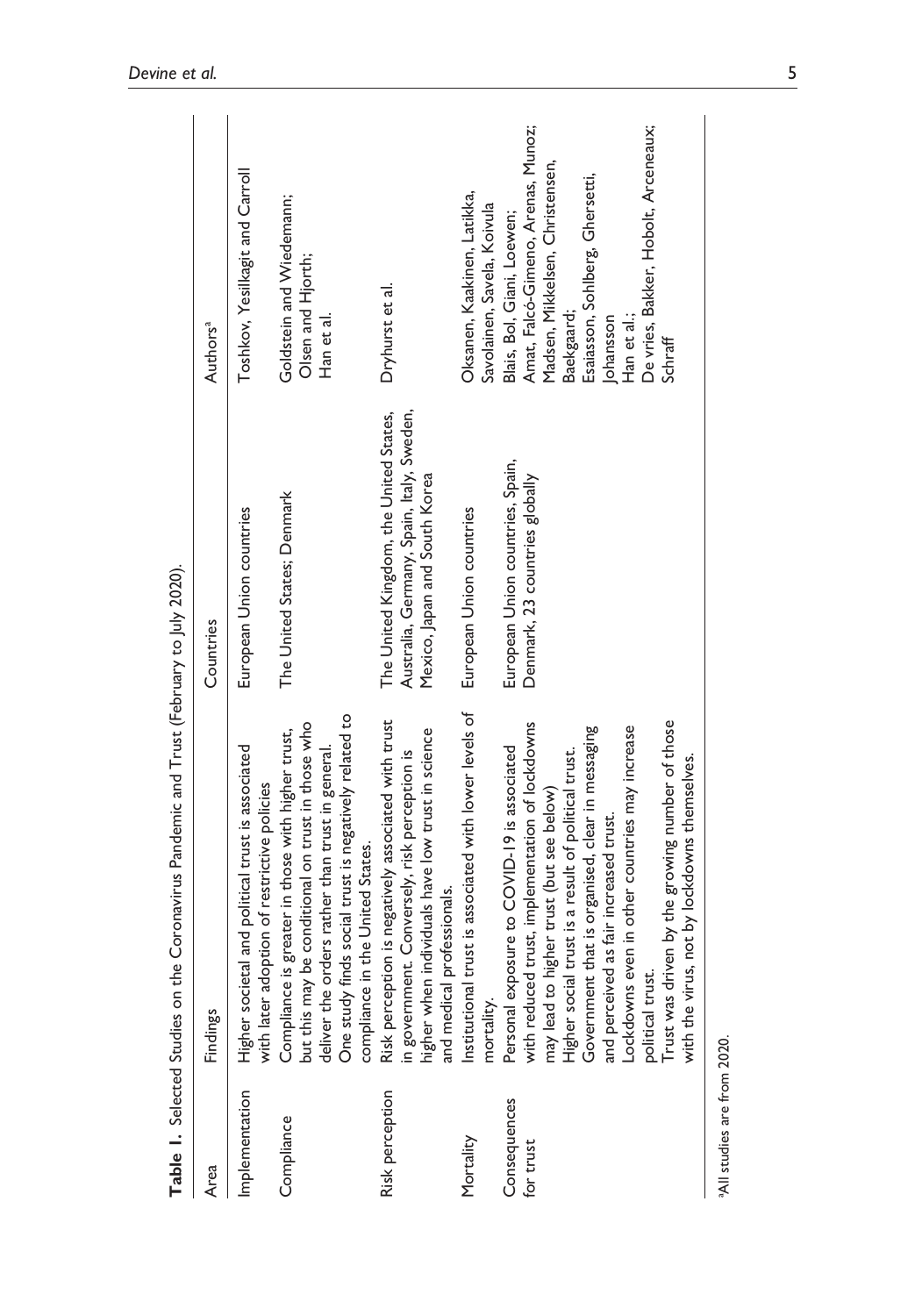focus on (West) European countries or the United States. There are six cross-national studies (four relating to multiple European countries and two global) and six single country studies (two in Denmark, one in Sweden, one in Spain, one in the Netherlands and one in the US).

## *What the Studies Tell Us about Trust*

We first consider studies highlighting the substantive consequences of trust for the coronavirus crisis. One perspective suggests trust might be linked to less restrictive or slower governmental responses to the outbreak – whereby, governments have sought to manage the disease through emphasis on individual responsibility of citizens, based on mutual trust between citizens and the state. A cross-national study (Dryhurst et al., 2020) finds that risk perceptions of coronavirus are lower when individuals are more trusting of government but – conversely – higher when they are less trusting of science and medical professionals, which may explain the later adoption of restrictive policies (Toshkov et al., 2020). At the same time, there is evidence that trust is related to higher rates of compliance (Han et al., 2020; Olsen and Hjorth, 2020) and lower mortality rates (Oksanen et al., 2020). Indeed, it is plausible that the former might lead to the latter (i.e. with lower compliance resulting in higher rates of transmission). One study from the US suggests, however, that this is conditional on partisanship, and that higher social trust can be associated with lower compliance if that is the dominant view in the community (in this case, US counties) (Goldstein and Wiedemann, 2020). Whether this finding applies beyond the hyper-polarised environment of the US is an open question. Nevertheless, research from a previous epidemic, Ebola (Blair et al., 2017), provides support for such a relationship between institutional trust and compliance with containment policies. Overall, these suggest that trust is indeed related to compliance and potentially, as a result, mortality rates, but the mechanism does not seem to be through perceptions of risk. As such, the mechanism behind political trust and compliance is unknown. Given that trust is associated with later adoption of restrictive policies (Toshkov et al., 2020), which is perhaps counter to the existing literature, this deserves further research.

The pandemic has given rise to a 'rally-round-the-flag' effect, with trust in political institutions and actors increasing to varying degrees in many national contexts. While this dynamic has been shown descriptively (Jennings, 2020), research has also shown how the implementation of lockdown measures increased trust in government in European countries (Bol et al., accepted). Contra to this, evidence from Spain (Amat et al., 2020) shows that individuals who personally experience COVID-19 – that is, either themselves or a close friend or family member – express lower levels of political trust. This seems a plausible effect since suffering from infection might lead to dissatisfaction with the effectiveness of the government response. Evidence from panel data from the Netherlands also shows that the lockdown did not increase trust, but it was a rally effect caused by the rising numbers of those with the virus (Schraff, 2020). A panel study from Sweden shows that the increased trust in government influenced interpersonal trust rather than the reverse (Esaiasson et al., 2020), supporting previous panel studies on this question more generally (e.g. Sønderskov and Dinesen, 2016). Whether this is a long-term or short-term consequence remains to be seen; however, evidence from the Spanish flu epidemic shows that the negative effect it had on *social* trust persisted for at least a generation (Aassve et al., 2020).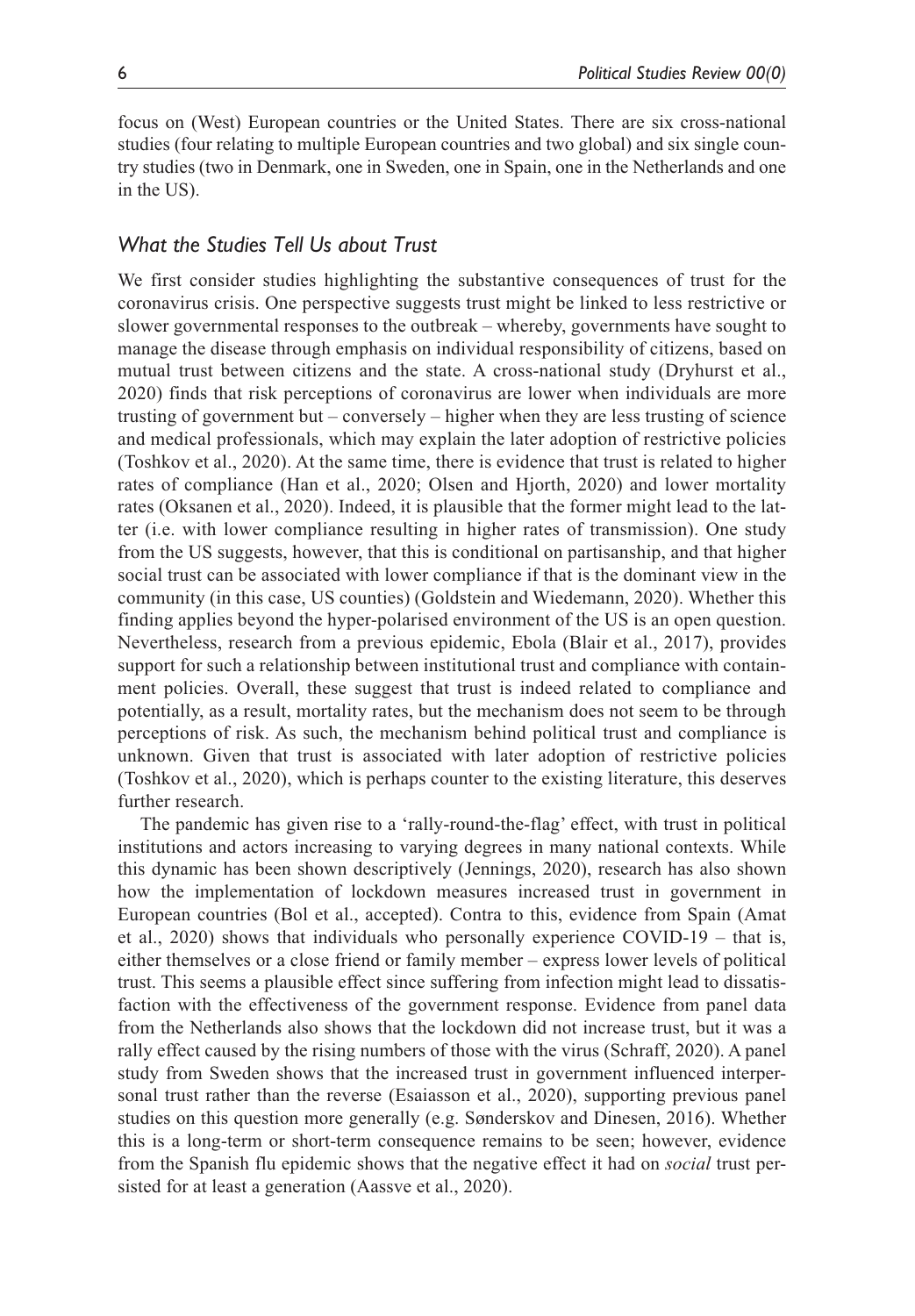A fundamental debate within the trust literature is, of course, what determines trust, but more conceptually whether it is rational or affective. How trust has changed over the course of the pandemic so far offers some insights. For instance, Schraff (2020) argues using panel data from the Netherlands that trust increased with the rising number of infections, but that standard determinants such as economic evaluations become insignificant. This finding provides a number of challenges to the trust literature. It shows that trust may be rational in that it responds to real world factors (rising infection rates), but that the pandemic has also undermined fundamental determinants of trust. Whether this is, as the author argues, because of the affective nature of trust, or simply because the economy is now fundamentally less important than other issues (such as healthcare) is a key next step. Second, De Vries et al. (2020) argue that a lockdown in Italy increased incumbent support in countries that did not experience lockdowns. Although not addressing trust, this brings into the picture the international nature of the pandemic and that citizens observe what occurs in other countries to determine their trust while also providing support for the affective nature of political support, since incumbents were rewarded for something they had no direct control over.

Although trust is usually seen as a 'good thing' in the literature, there is often no clear reason why. In spite of an absence of consensus in the trust literature on the merits of trust, studies of previous pandemics show that (a lack of) trust can have significant consequences, which is highlighted in the papers reviewed here. They indicate a doubleedged nature of trust. As we have noted, at least in the US, trust can increase non-compliance if signals from trusted actors encourage non-compliance and/or the community is not complying (Goldstein and Wiedemann, 2020). Second, higher trust is associated with slower policy responses, potentially due to the belief that government will be able to deal with the pandemic without more stringent policies or that fellow citizens will be able to self-police – or indeed, that the government trusts citizens to selfregulate. This is suggested by the study of risk perception, which shows that risk perception decreases as trust in government increases (but the reverse relationship holds with trust in science and medical professionals). As such, the dynamics between trust – and in which actors – and compliance is one that requires greater theorising.

Finally, trust can also be driven by ego-tropic and socio-tropic factors. Studies suggest that exposure to the pandemic, in the form of lockdown measures and rising infection rates, at a societal (socio-tropic) level is associated with higher trust. Personal exposure (ego-tropic), however, in the form of a close family member or friend suffering infection, is associated with lower trust (Amat et al., 2020; Bol et al., accepted; Schraff, 2020). This again indicates the complex interaction between the personal and the societal in trust research. How this plays out in the medium- to long-term is an important consideration for future enquiry.

## **Considerations for Future Enquiry in Trust Research**

While the studies of coronavirus and trust conducted to date provide many interesting insights, often consistent with more general theory and evidence, one of our aims here is to also identify questions that future research should consider. The first issue relates to the types of measures for what explains or is explained *by* trust. For instance, the studies which explore compliance use different measures. The study by Goldstein and Wiedemann (2020), conducted in the US, uses mobility data. Olsen and Hjorth (2020) use self-reported measures of self-distancing, which the authors suggest likely over-report socially desirable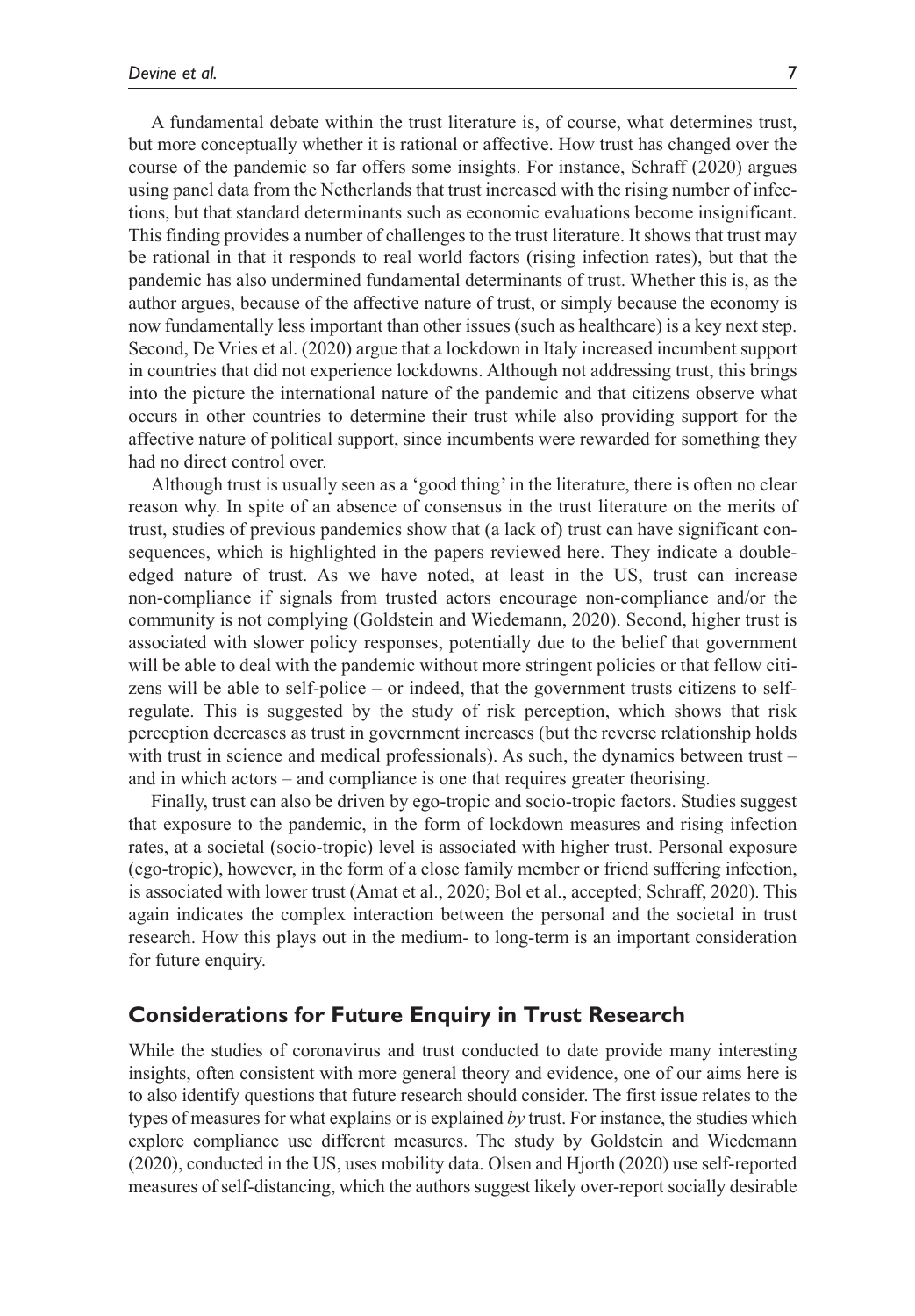behaviour (30% report having self-isolated for the entire epidemic in Denmark). The study of trust and COVID-19 mortality uses daily deaths, which are subject to different reporting practices across countries (and those reporting methods may be correlated with levels of trust) (Oksanen et al., 2020). As such, while there is evidence these measures are related to trust, this could be a function of measurement. It could also be due to case selection, given that most of these studies were conducted in advanced democracies. It is, therefore, necessary to replicate these findings with equivalent measures in different national contexts, particularly now the virus's epicentre has shifted to the Americas. More generally, there is need for careful interpretation of findings (and drawing of causal inferences). Five of the studies aim to explain the effect of the pandemic, but actually measure the effect of either the day the lockdown was introduced in a given country or personal exposure to COVID-19. These are valid measures, but entail distinct interpretations of the relationship between the virus and trust.

A second issue, that was noted earlier but is worth returning to, concerns the measurement of 'trust'. Most of the studies measure trust similarly, using relatively standard survey items (as fielded in the World Values Survey, Eurobarometer and European Social Surveys). However, they differ on the *objects* of trust. For 'political trust', for instance, the studies measure trust in 'politicians in general', 'societal institutions', and government. Goldstein and Wiedemann (2020) refer to trust but actually measure it with partisanship and voter turnout, assuming that they are closely related; this may be true, but may not generalise as well to other countries. Studies also differ in their response categories, using 0–10 scales, ordinal scales, or binary choices. It is not at all clear whether these measurement decisions will impact results. More conceptually, given the fundamental role of executives and the decline of previously dominant policy issues (such as the economy) in favour of public health, the unidimensional treatment of trust may be less valid than in existing work.

Third, we should be careful about interpreting these directly without further examination. It is still possible that these are susceptible to common issues of endogeneity. For instance, it is found that lockdowns are associated with trust and mortality. Is the evidence that trust is related to mortality – interpreted in a positive light for the effect of trust – only because lockdowns both increase trust and reduce mortality? Similarly, is the high degree of compliance related to the fact that less stringent measures are required in high trusting countries? It is not easy to separate out these effects, and it is worth-keeping in mind, both for interpreting the studies but also in replicating them. This has already been highlighted by Schraff's (2020) argument that Bol et al. (accepted) attributed trust increases to the lockdown when they were driven by increasing viral infections.

Fourth, existing studies have already taught us a lot about the dynamics of trust. For instance, the relationship between social and institutional trust, compliance with policy and trust, and how trust influences policy. In the coming months, as the crisis unfolds and new policy programmes are implemented cross-nationally, we will be presented more opportunities to shed light on trust research. This requires suitable data. Researchers and funding organisations should seek to begin panel studies to track the same individuals over time; in lieu of this, regular cross-national surveys. Efforts should also be made to broaden data sources and the collection methods employed. Mixed methods research combining the breadth of survey data with in-depth qualitative analyses, with the difficulties presented by lockdown and social-distancing measures should be carried out, for example, using digital technologies.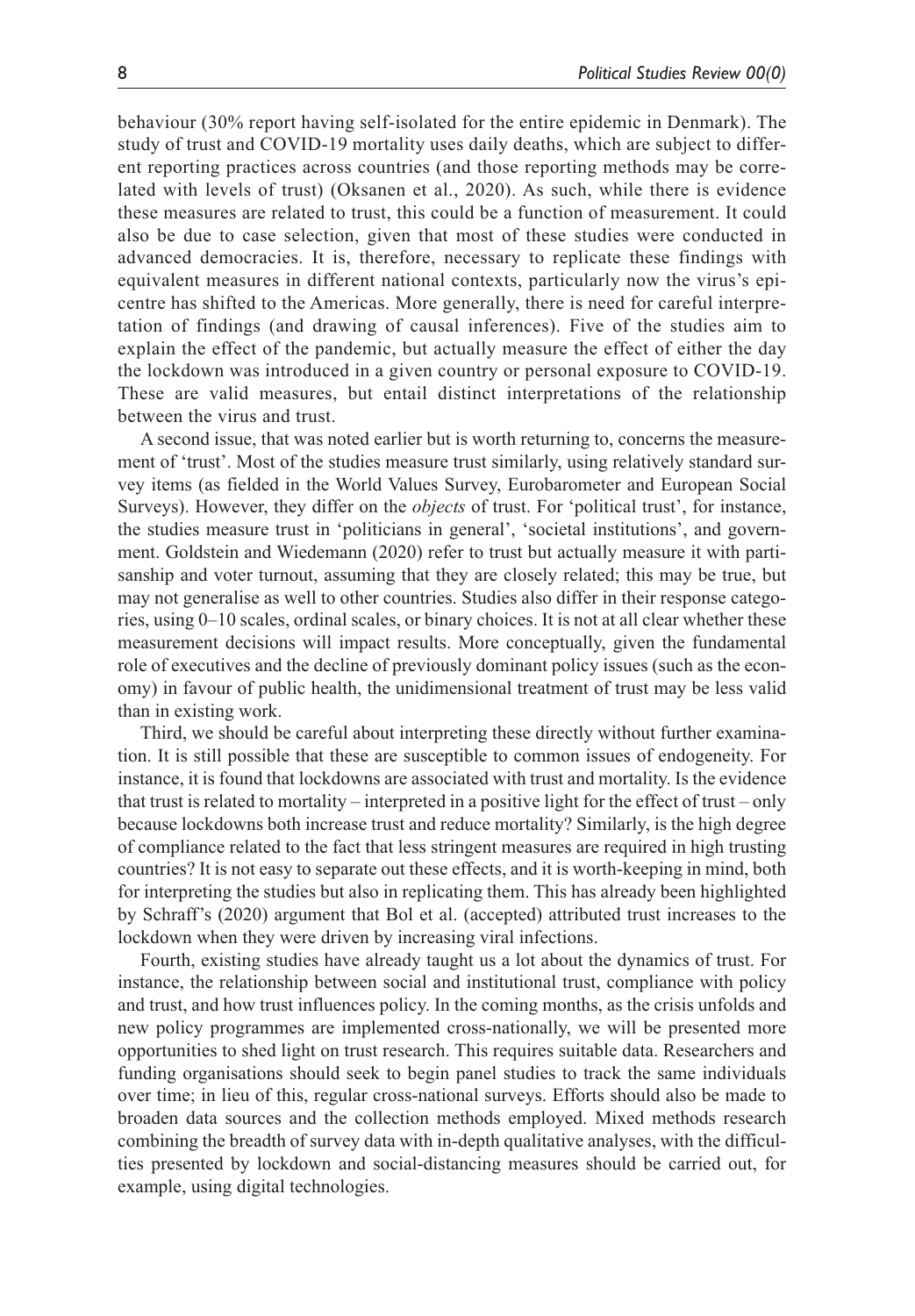Finally, there are many hypotheses in trust research that have gone unstudied in the crisis so far. For instance, the argument that trust impacts policy preferences through saliency or blame attribution (e.g. Hetherington and Rudolph, 2008, 2015) could well be explored in the current context: has the dominance of the pandemic, for instance, made trust irrelevant for other policy areas? Has the pandemic increased preference for experts and undermined the affective nature of trust, or the opposite? Is part of the 'rally-roundthe-flag' dynamic because of the multilevel blame system? Has the international experience made citizens more responsive to actions in other countries, such as for benchmarking their own country's performance? These are questions which could fruitfully be explored, as well as those we have touched on throughout the article.

## **Conclusion**

Trust is going to be critical for the path out of the current crisis. It shapes, and is shaped by, policy responses in complex ways. And after the crisis, governments will need to rebuild trust in what will likely be a very different policy landscape both nationally and internationally. Understanding the dynamics of trust, how it facilitates and hinders policy responses, and also the likely effects of these responses on trust, are going to be fundamental questions in policy and trust research in the future. Moreover, the crisis provides a test of key theories in the trust literature, a test more exogenous than other common variables or previous crises. In this article, we have reviewed early papers on trust and the coronavirus pandemic, asked what these papers tell us about trust, and charted some considerations for future work. Of course, we could not cover all of the potential implications, even all of the most important and interesting ones. However, we think an early review is important as research in this area is going to proliferate, and taking early stock of the findings, limitations and promising avenues can help guide future work.

The papers on the topic so far are largely consistent with the existing trust literature, for instance, showing how trust is associated with greater compliance with policy measures. At the same time, it also suggests that not only who delivers the measures but also the attitudes of those around you mediate this relationship. There are also some potentially conflicting results: while trust is associated with lower mortality rates, it is also related to later adoption of restrictive lockdown measures. Finally, the studies also show how trust increased considerably at the onset of lockdown measures, with institutional trust feeding social trust (at least in Sweden), but that direct exposure to COVID-19 reduces trust. As so often in trust research, separating out issues of endogeneity and the mechanisms lying behind these is a fundamental next step, and the setting of the coronavirus pandemic provides an opportunity to do so.

In terms of whether trust can help us understand citizen behaviour – such as compliance – the uniqueness of the shock begs the question whether the existing literature is relevant, or whether the pandemic renders the relationship between citizens and the state in new territory altogether. This is a challenging question which will not be easily answered, and involves understanding whether trust is still a robust predictor of other attitudes and behaviour even accounting for alternative explanations such as threat perception, the economic impact and mass furlough of employees by the government, or personal experience of COVID-19. Moreover, and potentially more challenging but more fascinating, is whether the uniqueness of this experience alters the very assumptions which underpin much of the existing scientific work.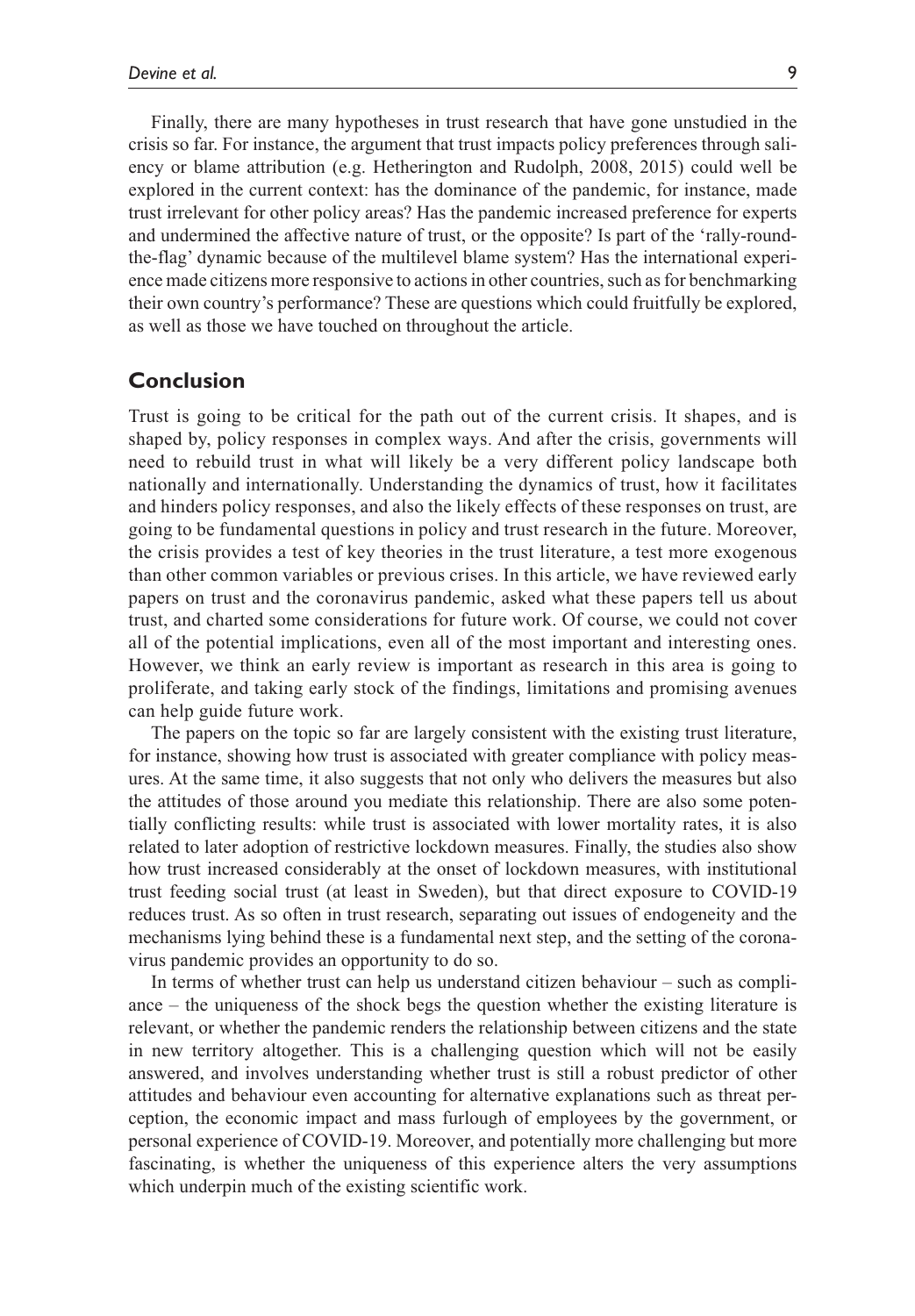Finally, it is important that these debates are not purely academic, in both the literal and metaphorical sense. These debates should have real consequences for how policy is made and implemented. While the first priority should be public health, trying to implement unrealistic policy will not help. Researchers should do their utmost to feed into decision-making. To do so, we also need excellent and holistic data. As noted, the collecting of panel data, regular cross-sectional surveys and interviews or (online) focus groups will not only help inform both the academic debate, but also the next steps for governments across the world.

#### **Author Note**

All authors contributed equally to the manuscript and have been listed in alphabetical order.

#### **Declaration of Conflicting Interests**

The author(s) declared no potential conflicts of interest with respect to the research, authorship and/or publication of this article.

#### **Funding**

This research is supported by the UK Economic and Social Research Council (ESRC) award 'Trust and Trustworthiness in National and Global Governance' (ref: ES/S009809/1).

### **ORCID iD**

Daniel Devine D <https://orcid.org/0000-0002-0335-1776>

#### **Note**

1. We use 'coronavirus' to refer to the virus, and 'COVID-19' specifically to the disease that the virus causes in humans.

#### **References**

- Aassve A, Alfani G, Gandolfi F, et al. (2020) Epidemics and Trust: The Case of the Spanish Flu. Working Papers 661. IGIER (Innocenzo Gasparini Institute for Economic Research), March. Milano, MI: Bocconi University.
- Blair RA, Morse BS and Tsai LL (2017) Public Health and Public Trust: Survey Evidence from the Ebola Virus Disease Epidemic in Liberia. *Social Science & Medicine* 172: 89–97.
- Fisher J, Van Heerde J and Tucker A (2010) Does One Trust Judgement Fit All? Linking Theory and Empirics. *The British Journal of Politics and International Relations* 12 (2): 161–188.
- Hetherington MJ (2005) *Declining Political Trust and the Demise of American Liberalism*. Princeton, NJ: Princeton University Press.
- Hetherington MJ and Husser JA (2012) How Trust Matters: The Changing Political Relevance of Political Trust. *American Journal of Political Science* 56 (2): 312–325.
- Hetherington MJ and Rudolph TJ (2008) Priming, Performance, and the Dynamics of Political Trust. *The Journal of Politics* 70 (2): 498–512.
- Hetherington MJ and Rudolph TJ (2015) *Why Washington Won't Work: Polarization, Political Trust, and the Governing Crisis*. Chicago, IL: Chicago University Press.
- Hooghe M and Dassonneville R (2018) A Spiral of Distrust: A Panel Study on the Relation between Political Distrust and Protest Voting in Belgium. *Government and Opposition* 53 (1): 104–130.
- Hooghe M, Marien S and Oser J (2017) Great Expectations: The Effect of Democratic Ideals on Political Trust in European Democracies. *Contemporary Politics* 23 (2): 214–230.
- Intawan C and Nicholson SP (2018) My Trust in Government Is Implicit: Automatic Trust in Government and System Support. *The Journal of Politics* 80 (2): 601–614.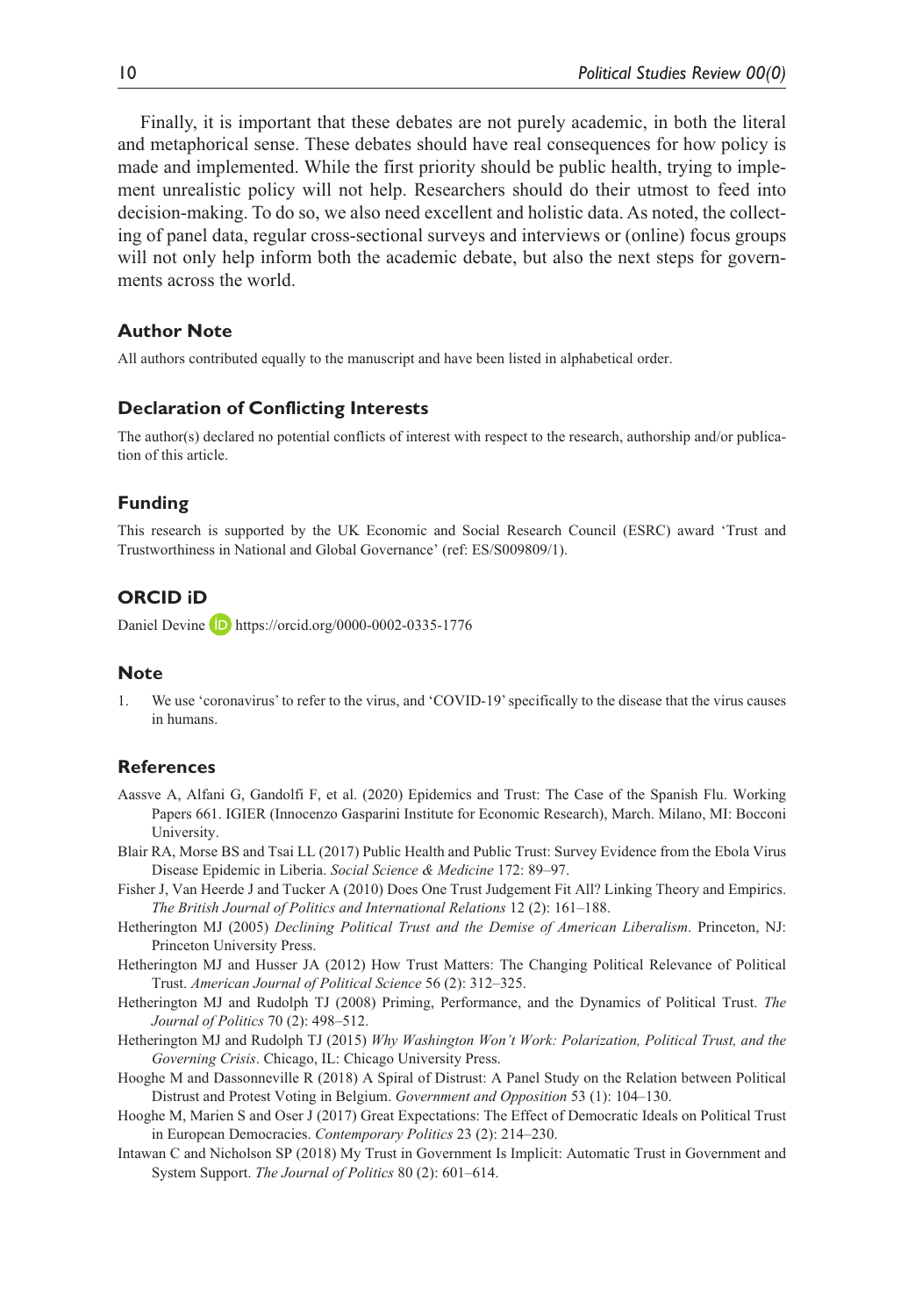- Jacobs AM and Matthews JS (2012) Why Do Citizens Discount the Future? Public Opinion and the Timing of Policy Consequences. *British Journal of Political Science* 42 (4): 903–935.
- Jennings W (2020) Covid-19 and the 'Rally-Round-the Flag' Effect, UK in a Changing Europe. Available at: <https://ukandeu.ac.uk/covid-19-and-the-rally-round-the-flag-effect/>
- Levi M and Stoker L (2000) Political Trust and Trustworthiness. *Annual Review of Political Science* 3 (1): 475–507.
- Macdonald D (2020) Political Trust and Support for Immigration in the American Mass Public. *British Journal of Political Science* 1–19.
- Marien S (2011) Measuring Political Trust Across Time and Space. In: Hooghe M and Zmerli S (eds) *Political Trust. Why Context Matters*. Colchester: ECPR Press, pp.13–46.
- Marien S and Hooghe M (2011) Does Political Trust Matter? An Empirical Investigation into the Relation between Political Trust and Support for Law Compliance. *European Journal of Political Research* 50 (2): 267–291.
- Morse B, Grépin KA, Blair RA, et al. (2016) Patterns of Demand for Non-Ebola Health Services during and after the Ebola Outbreak: Panel Survey Evidence from Monrovia, Liberia. *BMJ Global Health* 1: e000007.
- Mueller J (1970) Presidential Popularity from Truman to Johnson. *American Political Science Review* 64 (1): 18–34.
- Palayew A, Norgaard O, Harmon KS, et al. (2020) Pandemic Publishing Poses a New COVID-19 Challenge. *Nature Human Behaviour* 4: 666–669.
- Sønderskov KM and Dinesen PT (2016) Trusting the State, Trusting Each Other? The Effect of Institutional Trust on Social Trust. *Political Behavior* 38 (1): 179–202.
- Siegrist M and Zingg A (2014) The Role of Public Trust During Pandemics: Implications for Crisis Communication. *European Psychologist* 19 (1): 23–32.
- Van Bavel JJ, Baicker K, Boggio PS, et al. (2020) Using Social and Behavioural Science to Support COVID-19 Pandemic Response. *Nature Human Behaviour* 4: 460–471.

#### **Pieces Included in the Review:**

- Amat F, Arenas A, Falcó-Gimeno A, et al. (2020) Pandemics Meet Democracy. Experimental Evidence from the COVID-19 Crisis in Spain. *SocArXiv*. 6 April. DOI: 10.31235/osf.io/dkusw.
- Bol D, Giani M, Blais A, et al. (accepted) The Effect of COVID-19 Lockdowns on Political Support: Some Good News for Democracy? *European Journal of Political Research*.
- De Vries C, Bakker BN, Hobolt SB, et al. (2020) Crisis Signaling: How Italy's Coronavirus Lockdown Affected Incumbent Support in Other European Countries. Working Paper.
- Dryhurst S, Schneider CR, Kerr J, et al. (2020) Risk Perceptions of COVID-19 Around the World. *Journal of Risk Research*. Epub ahead of print 5 May. DOI: 10.1080/13669877.2020.1758193.
- Esaiasson P, Sohlberg J, Ghersetti M, et al. (2020) How the Coronavirus Crisis Affects Citizen Trust in Government Institutions and in Unknown Others – Evidence from 'the Swedish Experiment'. *SocArXiv*. Epub ahead of print 30 April. DOI: 10.31235/osf.io/6yw9r.
- Goldstein DAN and Wiedemann J (2020) Who Do You Trust? The Consequences of Political and Social Trust for Public Responsiveness to COVID-19 Orders. Available at: <https://ssrn.com/abstract=3580547>or <http://dx.doi.org/10.2139/ssrn.3580547>
- Han Q, Zheng B, Cristea M, et al. (2020) Trust in Government and Its Associations with Health Behaviour and Prosocial Behaviour During the COVID-19 Pandemic. *PsyArXiv*. Epub ahead of print 29 June. DOI: 10.31234/osf.io/p5gns.
- Madsen JK, Mikkelsen KS, Christensen J, et al. (2020) Danish Lockdown Strengthened Unemployed Citizens' Political Trust. Available at: [https://pure.au.dk/portal/files/183487453/EN\\_COVID\\_19\\_lockdown\\_and\\_](https://pure.au.dk/portal/files/183487453/EN_COVID_19_lockdown_and_political_trust.pdf) [political\\_trust.pdf](https://pure.au.dk/portal/files/183487453/EN_COVID_19_lockdown_and_political_trust.pdf)
- Oksanen A, Kaakinen M, Latikka R, et al. (2020) Regulation and Trust: 3-Month Follow-up Study on COVID-19 Mortality in 25 European Countries. *JMIR Public Health and Surveillance* 6 (2): e19218.
- Olsen AL and Hjorth F (2020) Willingness to Distance in the COVID-19. *OSF Preprints*. Available at: [https://](https://osf.io/xpwg2/) [osf.io/xpwg2/](https://osf.io/xpwg2/)
- Schraff D (2020) Political Trust During the Covid-19 Pandemic: Rally Around the Flag or Lockdown Effects? *SocArXiv*. Epub ahead of print 8 June. DOI: 10.31235/osf.io/pu47c.
- Toshkov D, Yesilkagit K and Carroll B (2020) Government Capacity, Societal Trust or Party Preferences? What Accounts for the Variety of National Policy Responses to the COVID-19 Pandemic in Europe? *OSF Preprints*. Epub ahead of print 29 April. DOI: 10.31219/osf.io/7chpu.